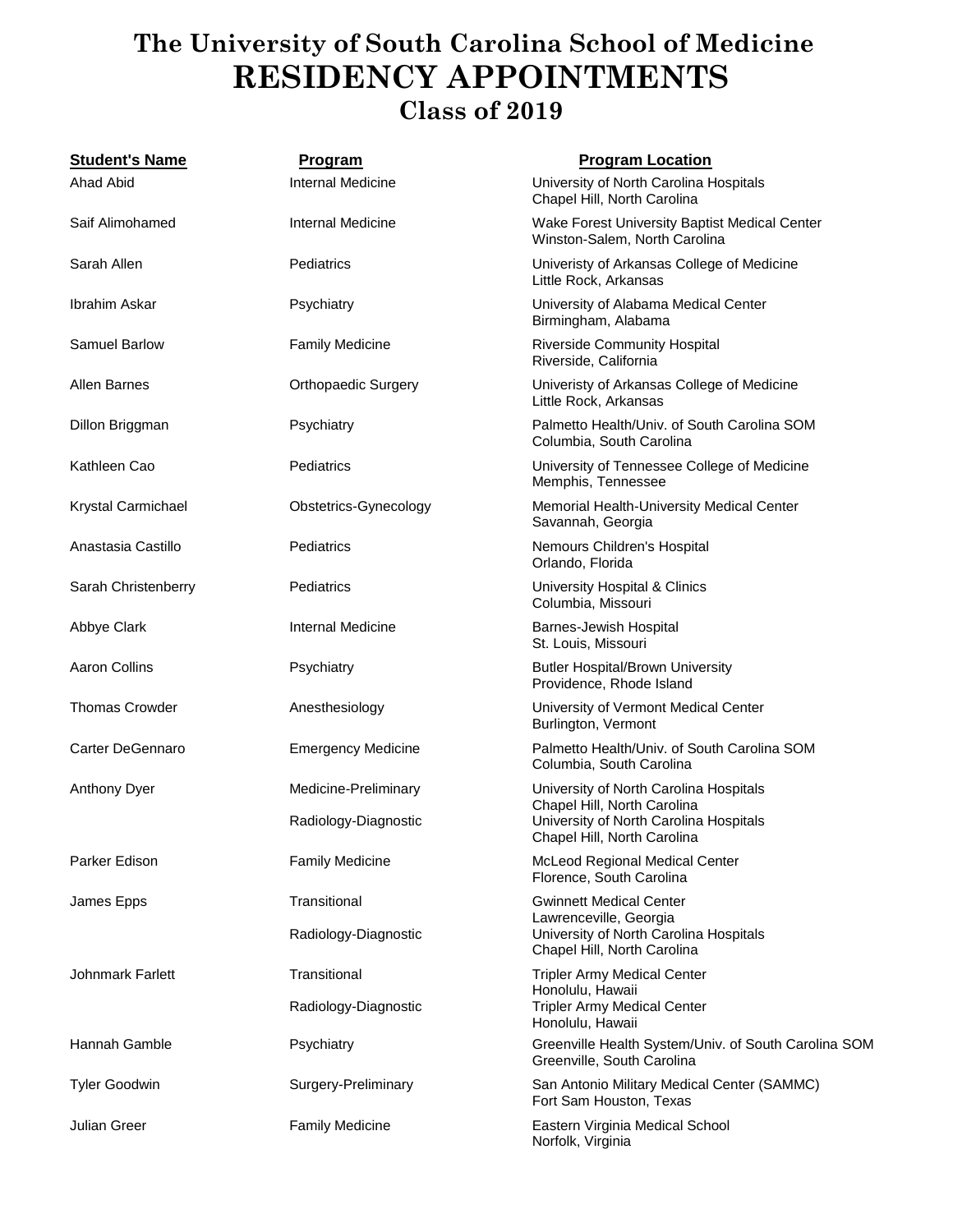## **RESIDENCY APPOINTMENTS Class of 2019**

| <b>Student's Name</b>   | <b>Program</b>             | <b>Program Location</b>                                                                                                                 |
|-------------------------|----------------------------|-----------------------------------------------------------------------------------------------------------------------------------------|
| Christina Hall          | <b>Family Medicine</b>     | Phoebe Putney Memorial Hospital<br>Albany, Georgia                                                                                      |
| <b>Charles Hanckel</b>  | <b>Family Medicine</b>     | <b>Carolinas Medical Center</b><br>Charlotte, North Carolina                                                                            |
| <b>Brandon Hanna</b>    | <b>Family Medicine</b>     | Palmetto Health/Univ. of South Carolina SOM<br>Columbia, South Carolina                                                                 |
| Claire Harryman         | <b>Emergency Medicine</b>  | Vidant Medical Center-East Carolina University<br>Greenville, North Carolina                                                            |
| Lauren Hickman          | Medicine-Preliminary       | Memorial Health-University Medical Center<br>Savannah, Georgia<br>University of North Carolina Hospitals<br>Chapel Hill, North Carolina |
|                         | Radiology-Diagnostic       |                                                                                                                                         |
| <b>Brody Hingst</b>     | <b>Emergency Medicine</b>  | Orlando Health<br>Orlando, Florida                                                                                                      |
| Michael Hobensack       | <b>Emergency Medicine</b>  | University of Arkansas College of Medicine<br>Little Rock, Arkansas                                                                     |
| Collin Homer-Bouthiette | Internal Medicine          | Yale-New Haven Hospital<br>New Haven, Connecticut                                                                                       |
| William Hunnicutt       | <b>Emergency Medicine</b>  | Greenville Health System/Univ. of South Carolina SOM<br>Greenville, South Carolina                                                      |
| Nicole Ivanov           | Pediatrics                 | <b>Carolinas Medical Center</b><br>Charlotte, North Carolina                                                                            |
| Colton Jamieson         | <b>Emergency Medicine</b>  | Greenville Health System/Univ. of South Carolina SOM<br>Greenville, South Carolina                                                      |
| Jennifer Joseph         | Pediatrics                 | University of Alabama Medical Center<br>Birmingham, Alabama                                                                             |
| Jarryd Keffler          | <b>Emergency Medicine</b>  | Louisiana State University School of Medicine<br>Baton Rouge, Louisiana                                                                 |
| Daniel Keller           | <b>Emergency Medicine</b>  | Virginia Commonwealth University Health System<br>Richmond, Virginia                                                                    |
| Hamza Khan              | Internal Medicine          | Greenville Health System/Univ. of South Carolina SOM<br>Greenville, South Carolina                                                      |
| David Kingery           | Anesthesiology             | <b>Grand Strand Regional Medical Center</b><br>Myrtle Beach, South Carolina                                                             |
| Stephanie Konruff       | Anesthesiology             | Virginia Commonwealth University Health System<br>Richmond, Virginia                                                                    |
| Michael Kozik           | Internal Medicine          | Johns Hopkins Hospital<br>Baltimore, Maryland                                                                                           |
| Caitlin Lindberg        | Pediatrics                 | Univ. of Florida College of Medicine/Shands Hospital<br>Orlando, Florida                                                                |
| <b>Matthew Mallard</b>  | Surgery-Preliminary        | Greenville Health System/Univ. of South Carolina SOM<br>Greenville, South Carolina                                                      |
| <b>Taylor Masters</b>   | Obstetrics-Gynecology      | <b>Bayfront Medical Center</b><br>St. Petersburg, Florida                                                                               |
| <b>Candler Mathews</b>  | <b>Orthopaedic Surgery</b> | University of Arkansas College of Medicine<br>Little Rock, Arkansas                                                                     |
| Sarah McCaskill         | Obstetrics-Gynecology      | Memorial Health-University Medical Center<br>Savannah, Georgia                                                                          |
| Miranda McCoy           | <b>Family Medicine</b>     | McLeod Regional Medical Center<br>Florence, South Carolina                                                                              |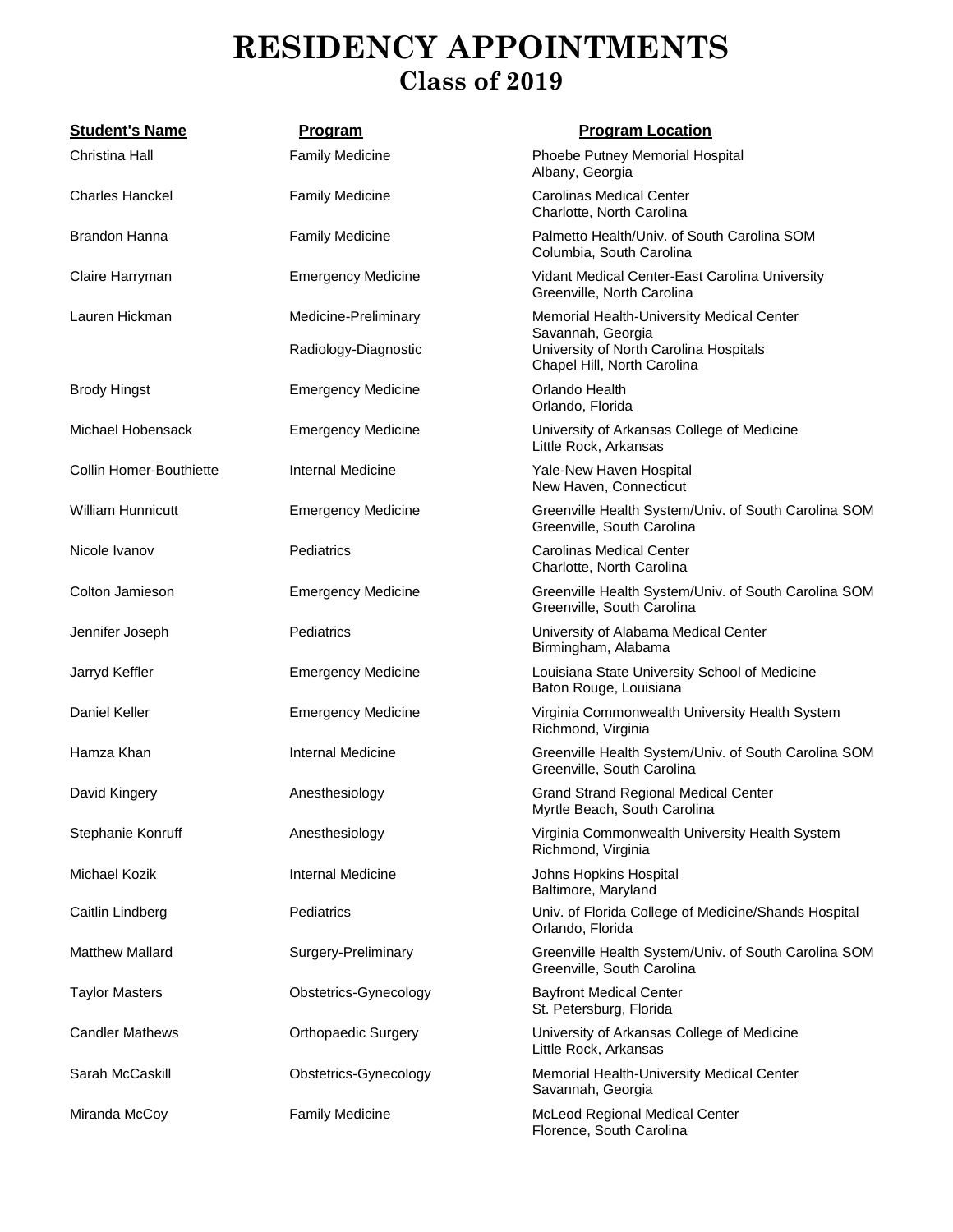## **RESIDENCY APPOINTMENTS Class of 2019**

| <b>Student's Name</b>  | <b>Program</b>                     | <b>Program Location</b>                                                            |
|------------------------|------------------------------------|------------------------------------------------------------------------------------|
| Lindsay Miranda        | <b>General Surgery</b>             | <b>Baylor College of Medicine</b><br>Houston, Texas                                |
| Anita Moton            | Pediatrics                         | Morehouse School of Medicine<br>Atlanta, Georgia                                   |
| Neelam Mulji           | Surgery-Preliminary                | Palmetto Health/Univ. of South Carolina SOM<br>Columbia, South Carolina            |
| <b>Brady Nichols</b>   | <b>Family Medicine</b>             | Wake Forest University Baptist Medical Center<br>Winston-Salem, North Carolina     |
| <b>Britney Onuma</b>   | Pediatrics                         | Nationwide Children's Hospital/Ohio State University<br>Columbus, Ohio             |
| Joshua Owens           | <b>Pediatrics-Medical Genetics</b> | Cincinnati Children's Hospital Medical Center<br>Cincinnati, Ohio                  |
| William Packer         | Internal Medicine                  | University of Kentucky Medical Center<br>Lexington, Kentucky                       |
| <b>Rachel Parker</b>   | Obstetrics-Gynecology              | New Hanover Regional Medical Center<br>Wilmington, North Carolina                  |
| <b>Daniel Peters</b>   | Internal Medicine                  | Johns Hopkins Hospital<br>Baltimore, Maryland                                      |
| <b>Jaron Pettis</b>    | <b>General Surgery</b>             | <b>Ochsner Clinic Foundation</b><br>New Orleans, Louisiana                         |
| Elizabeth Ramsey       | Internal Medicine                  | Palmetto Health/Univ. of South Carolina SOM<br>Columbia, South Carolina            |
| Philip Riddle          | Internal Medicine                  | Palmetto Health/Univ. of South Carolina SOM<br>Columbia, South Carolina            |
| Krista Robbins         | <b>Medicine-Pediatrics</b>         | University of Kentucky Medical Center<br>Lexington, Kentucky                       |
| Frank Rodgers          | <b>Orthopaedic Surgery</b>         | Oregon Health & Science University<br>Portland, Oregon                             |
| Christopher Roller     | Transitional                       | <b>Naval Medical Center</b><br>Portsmouth, Virginia                                |
| Jaya Ruffin            | Pediatrics                         | Palmetto Health/Univ. of South Carolina SOM<br>Columbia, South Carolina            |
| Danielle Russell       | Pediatrics                         | Eastern Virginia Medical School<br>Norfolk, Virginia                               |
| Joshua Schoen          | Medicine-Preliminary               | Palmetto Health/Univ. of South Carolina SOM<br>Columbia, South Carolina            |
|                        | Radiology-Diagnostic               | University of North Carolina Hospitals<br>Chapel Hill, North Carolina              |
| <b>Griffin Schultz</b> | Internal Medicine                  | Palmetto Health/Univ. of South Carolina SOM<br>Columbia, South Carolina            |
| Neha Sharma            | Pediatrics                         | Tulane University School of Medicine<br>New Orleans, Louisiana                     |
| John Shillinglaw       | <b>General Surgery</b>             | Medical Center of Central Georgia/Mercer University SOM<br>Macon, Georgia          |
| <b>Courtney Smith</b>  | <b>Emergency Medicine</b>          | Greenville Health System/Univ. of South Carolina SOM<br>Greenville, South Carolina |
| <b>Kelsey Smith</b>    | Psychiatry                         | Greenville Health System/Univ. of South Carolina SOM<br>Greenville, South Carolina |
| <b>Tiffany Smith</b>   | <b>Family Medicine</b>             | St. Mary's Hospital and Medical Center<br>Grand Junction, Colorado                 |